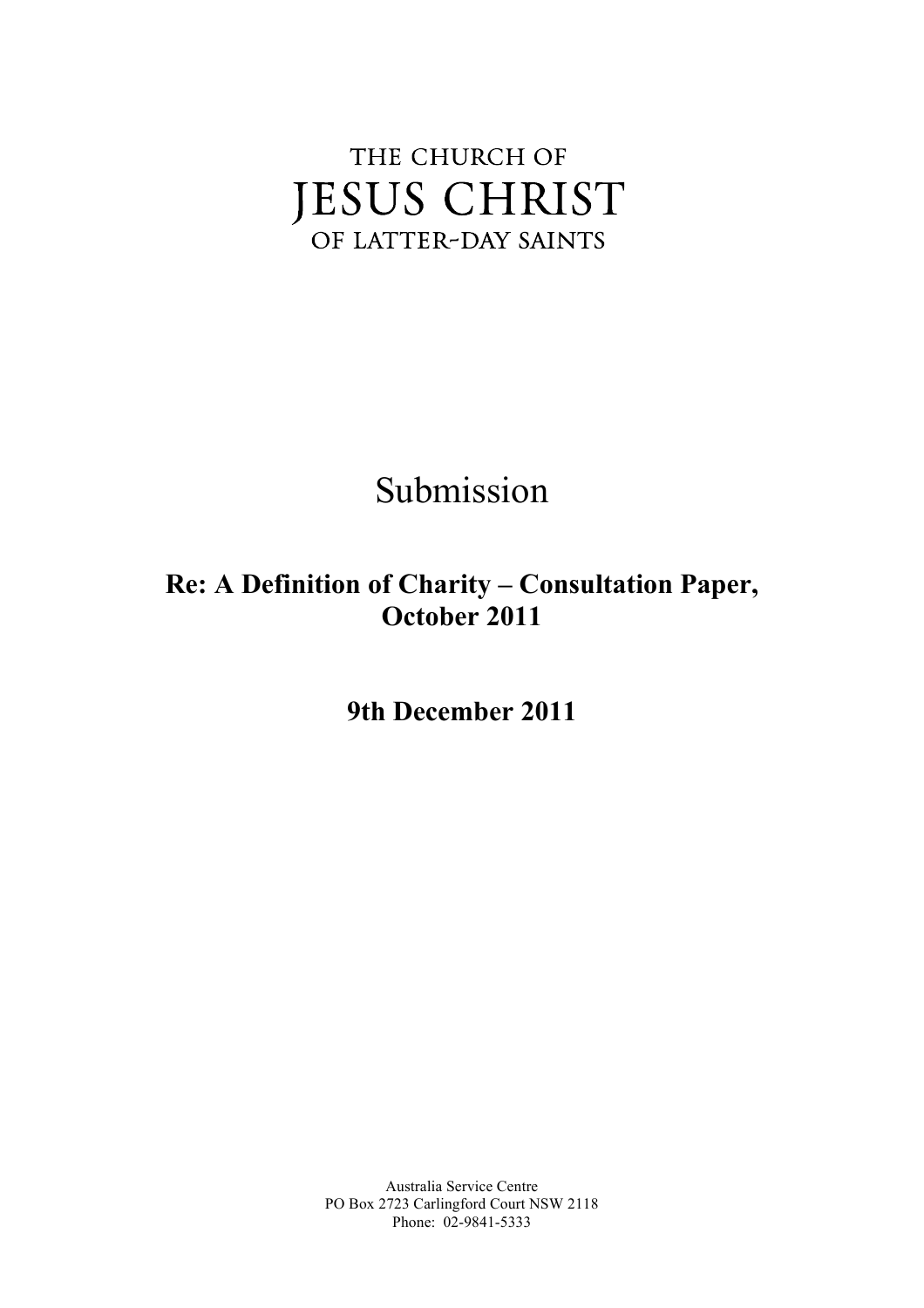## **AUTHOR**

 (Otago), FITA - barrister Dr Holger Sorensen Ph D (Melbourne), LL M (HONS) (Wellington), LL B

Sydney-based barrister practising in trusts, State and Federal revenue law; Adjunct Professor UTS Faculty of Law.

#### **SUBMITTING ORGANISATION**

The Church of Jesus Christ of Latter-day Saints

## **SUBMITTER REPRESENTATIVE**

*In the first instance, please address all enquiries to:* 

Name: Craig H Christensen Area Legal Counsel

Address: The Church of Jesus Christ of Latter-day Saints, 756 Pennant Hills Road, Carlingford, NSW 2118, Australia

Email cchristensen@ldschurch.org

\*\*\*\*\*\*\*\*\*\*\*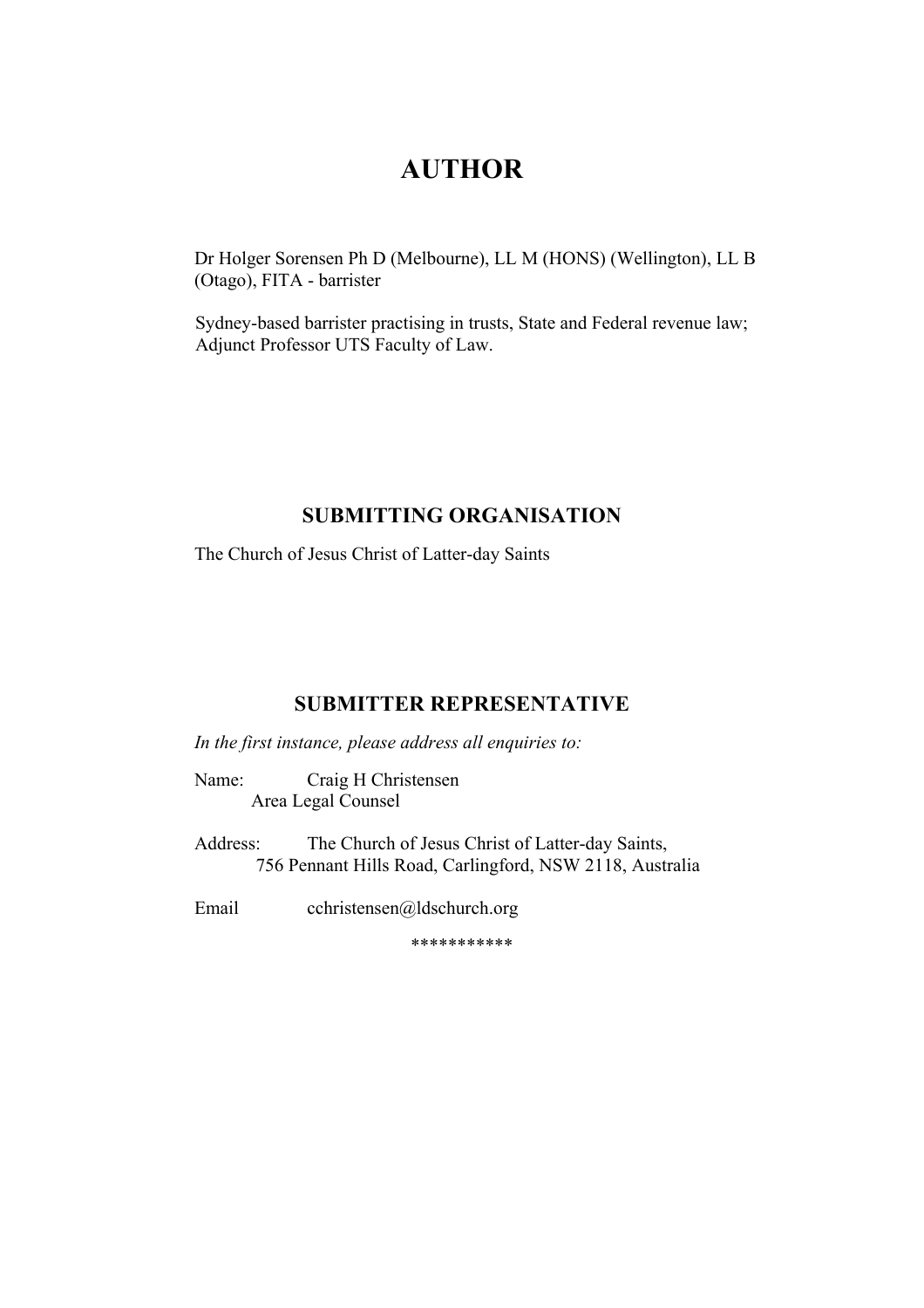## **Submission to:**

## **Langton Crescent, PARKES ACT 2600 Manager, Philanthropy and Exemptions Unit, The Treasury,**

## **Re: A Definition of Charity - Consultation Paper, October 2011**

1. This Submission is directed only to particular matters raised in the Consultation Paper (**CP**) in connection with the Charities Bill 2003 (the **Bill**), namely, Dominant Purpose and Public Benefit (including presumption of public benefit and charitable religious organizations) and Consultation Questions 1, 6, 7, 9.

### **Introduction**

2. The High Court in *Aid/Watch Inc v Commissioner of Taxation*<sup>1</sup>, after noting the speech of Lord Macnaghten in *Pemsel*2 is the source of the modern classification of charitable trusts in four principal divisions, observed,

"But even in 1891, the case law which gave the term "charitable" its technical meaning had developed considerably since the time of the British income tax statute of 1799. The case law may be expected to continue to do so as the cases respond to changed circumstances. As Lord Wilberforce put it<sup>3</sup>, the law *of charity is a moving subject which has evolved to accommodate new social needs as old ones become obsolete or satisfied*." (Emphasis added.)

3. Courts have acknowledged that there may be circumstances in which the court will in a later age hold an object not to be charitable which has in earlier ages been held to possess that virtue; and that the converse case may be possible. $4$  This serves to confirm the flexibility of the common law to adapt to the needs of society.

 $\overline{4}$ The High Court in  $\text{A}id\text{/Match}$  Inc<sup>5</sup> went on to point out that a law of the Commonwealth "may exclude or confirm the operation of the common law of Australia upon a subject or … employ as an integer for its operation a term with a

<sup>1 (2010) 241</sup> CLR 539 at [18].

 $\overline{2}$ <sup>2</sup>*Income Tax Special Purposes Commissioners v Pemsel* [1891] AC 531.

 $\overline{\mathbf{3}}$  $\overline{4}$  <sup>3</sup>*Scottish Burial Reform and Cremation Society v Glasgow Corporation* [1968] AC 138 at 154. 4 See e.g.,*National Anti-Vivisection Society v Inland Revenue Commissioners* [1948] AC 31 at

 74 and *Gilmour v Coats* [1949] AC 426 at 443. 5 241 CLR 539 at [20].  $\sqrt{5}$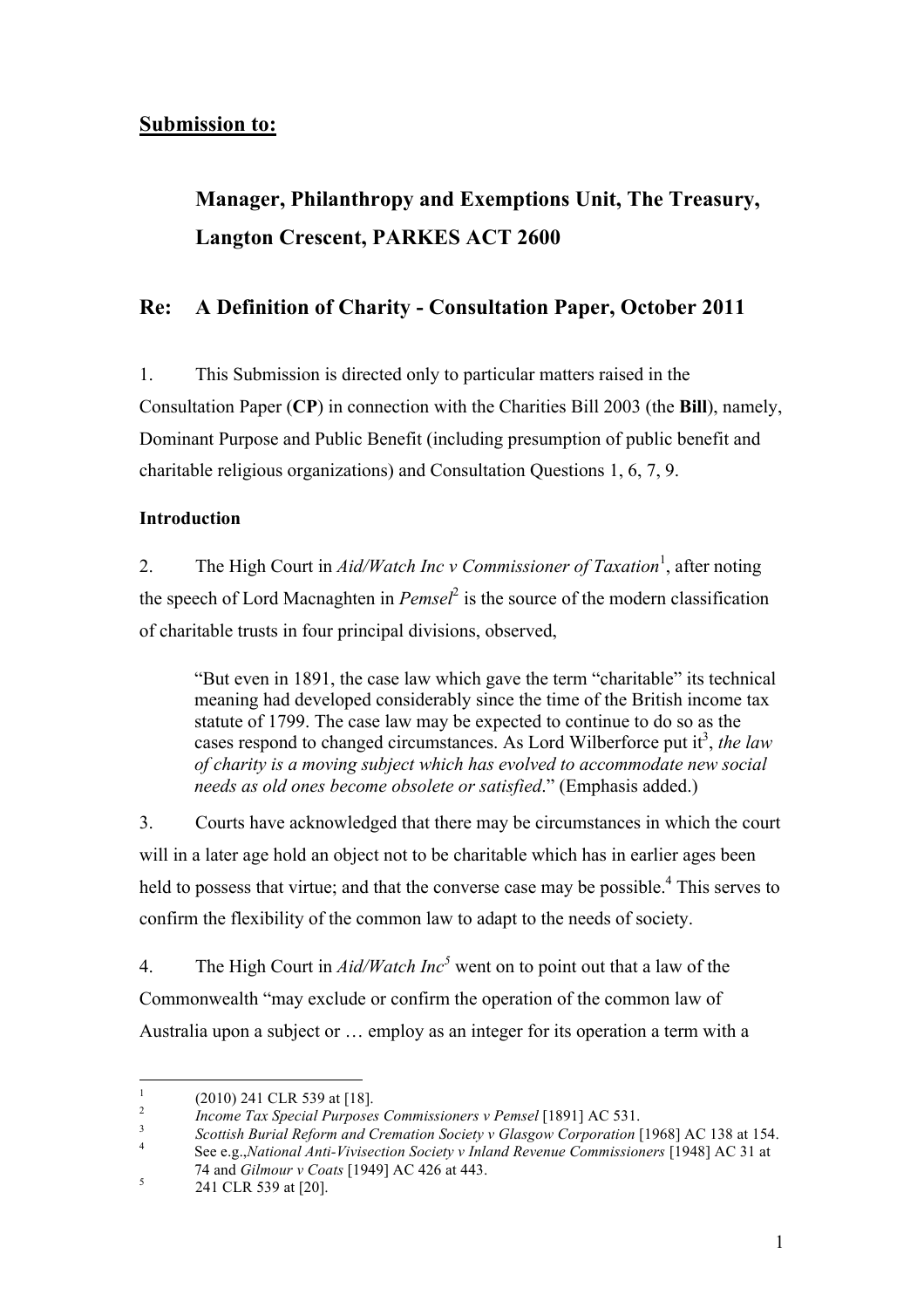content given by the common law as established from time to time" - an integer such as "charitable purpose" or "community". Accordingly, legislation that goes beyond simply using the "integer" and promulgates a statutory definition of say, "dominant purpose that is charitable<sup>36</sup> or "public benefit",<sup>7</sup> may have repercussions for the common law technical legal meaning of "charity" and "charitable". Construing the meaning, in the context of legislation that uses it, of a term "with a content given by the common law as established from time to time", engages principles of statutory interpretation<sup>8</sup> *a fortiori* where that term in that legislation is subject to a statutory definition or to various statutory definitions.

#### **Consultation questions**

- $5<sub>1</sub>$ Brief summary response to Consultation questions:
- Q1 *Are there any issues with amending the 2003 definition to replace the 'dominant purpose' requirement with the requirement that a charity have an exclusively charitable purpose?*

Yes. Introducing the "exclusively" qualification to charity law terms that are also subject to other statutory definitions, may introduce uncertainty. In the context, "dominant purposes" as defined is adequate to exclude entities engaged in noncharitable activities which are other than the furtherance, in aid of, ancillary or incidental to its charitable purposes.

#### Q6 *Would the approach taken by England and Wales of relying on the common law and providing guidance on the meaning of public benefit, be preferable on the grounds it provides greater flexibility?*

 Reliance on the common law of Australia for the meaning of public benefit is or education as the case may be. On this approach, no provision for formal Guidance should be made.<sup>9</sup> preferable on the grounds it provides greater flexibility and preserves the certainty for religious or educational purposes that currently constitute "advancement" of religion

 $\overline{a}$ The Bill,  $s.4(1)(b)(i)$ ,  $s.6(1)$ .

 $\overline{7}$ The Bill,  $s.4(1)(b)(ii)$ ,  $s.6(2)$ ,  $s.7(1)$ .

 $\,$  8  $\,$ <sup>8</sup>*Aid/Watch Inc* 241 CLR 539 at [19].

 *The Independent Schools Council v The Charity Commission for England and Wales* [2011] UKUT 421 (TCC), the Upper Tribunal (Tax and Chancery Chamber), a Superior Court of schools must do to justify their charitable status was "wrong" and "obscure". <sup>8</sup> *Aid/Watch Inc* 241 CLR 539 at [19].<br><sup>9</sup> The legal correctness of any Guidance would of course be subject to review by the court. In Record, concluded that Guidance issued by the Commission dictating what independent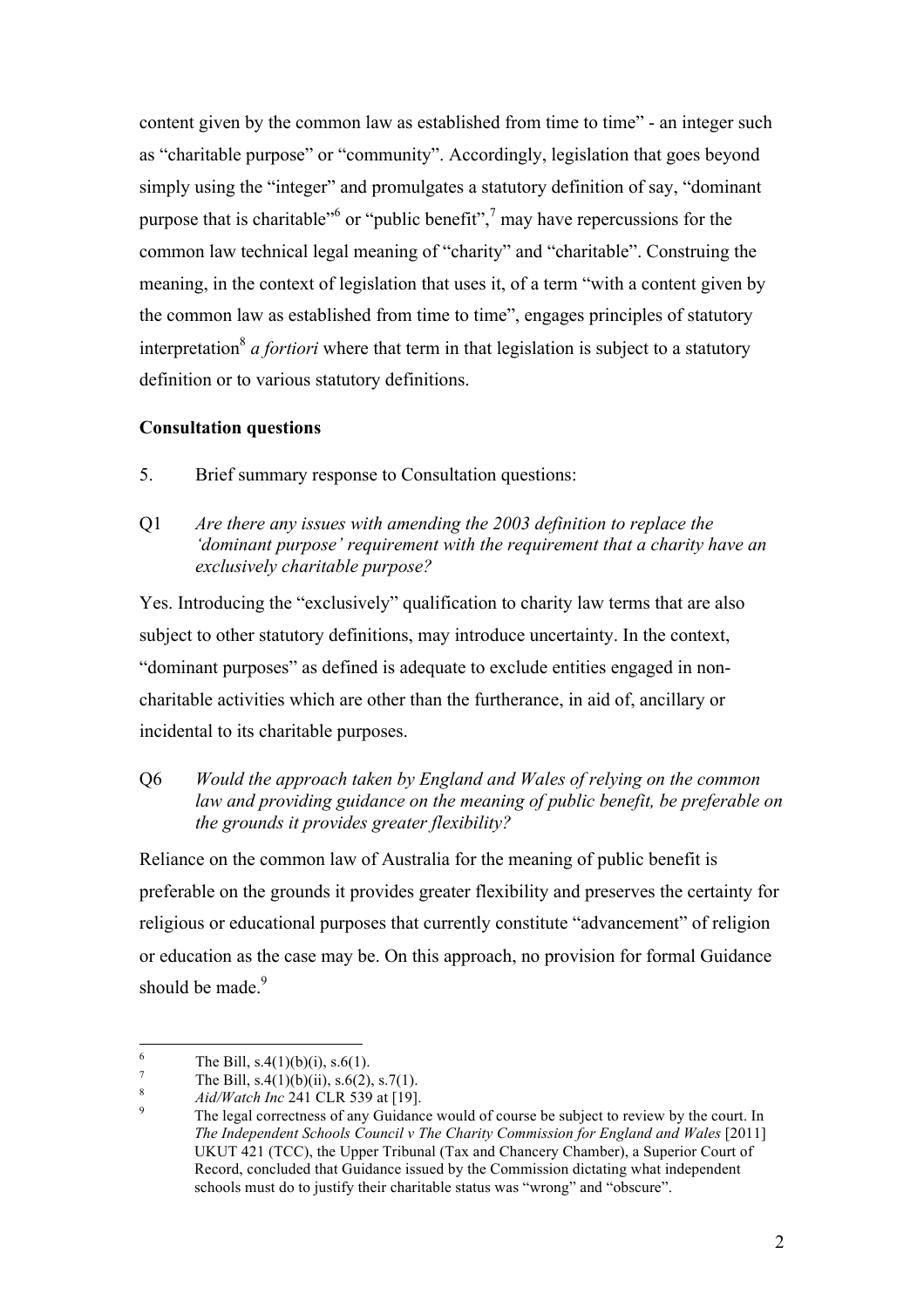#### Q7 *What are the issues with requiring an existing charity or an entity seeking approval as a charity to demonstrate they are for the public benefit?*

 Where, as in the case of advancement of religion, the benefits are intangible benefits such as the promotion of mental and spiritual wellbeing, there likely will be unwarranted difficulty in demonstrating a benefit on the criteria described in s.7 of the Bill.

#### Q9 *What are the issues for entities established for the advancement of religion or education if the presumption of benefit is overturned?*

within the "advancement" concept<sup>10</sup> is of itself beneficial to the community. A It is arguable that the so-called presumption is not a "presumption" as ordinarily understood. The presumption is an acknowledgement that a purpose properly falling religious or education purpose that is not "advancement" does not meet the public benefit test and therefore does not qualify as "charitable".<sup>11</sup> Under the Bill the issues for "advancement" charities include those identified for Q7.

#### **DOMINANT PURPOSE – CP 2.1.2**

6. We think substituting "exclusively charitable purpose" for "dominant purpose" is not called for. Substitution would add confusion if "exclusively" were to be given its ordinary meaning. Where words of limitation, such as "exclusively", are included in a statutory provision then those words are to be given effect in interpreting that provision. $^{12}$ 

7. Current commonwealth legislation using the term "charitable" does so at times in association with, for example, the qualification "exclusively" or "principal"<sup>13</sup> and

 $\overline{a}$ 

 In *Randwick MC v Rutledge* (1959) 102 CLR 54, 93 Windeyer J observed: The presence of "exclusively", "solely", or "only" always add emphasis; and is not to be disregarded."

<sup>&</sup>lt;sup>10</sup><br>See para 13 below.<br>See too G E Dal Pont, *Law of charity*, 2nd (2010) ed at [10.28].<br>D C Pearce R S Geddes, *Statutory Interpretation in Australia* 7th (2011) edition, para [2.27].

<sup>13</sup>  "purposes that are exclusively charitable according to the law in force in any part of Australia." The Copyright Act 1968, s.106 (1)(b), without defining "charitable", refers to an entity, "the principal objects of which are charitable or are otherwise concerned with the advancement of religion, education or social welfare". In NSW, the Succession Act 2006, s.43(7) defines "charity" as "means a body constituted primarily for a purpose that is a charitable purpose under the general law"; and in the Co-The Age Discrimination Act  $2004$ , s.34(2) defines "charitable benefits" as means benefits for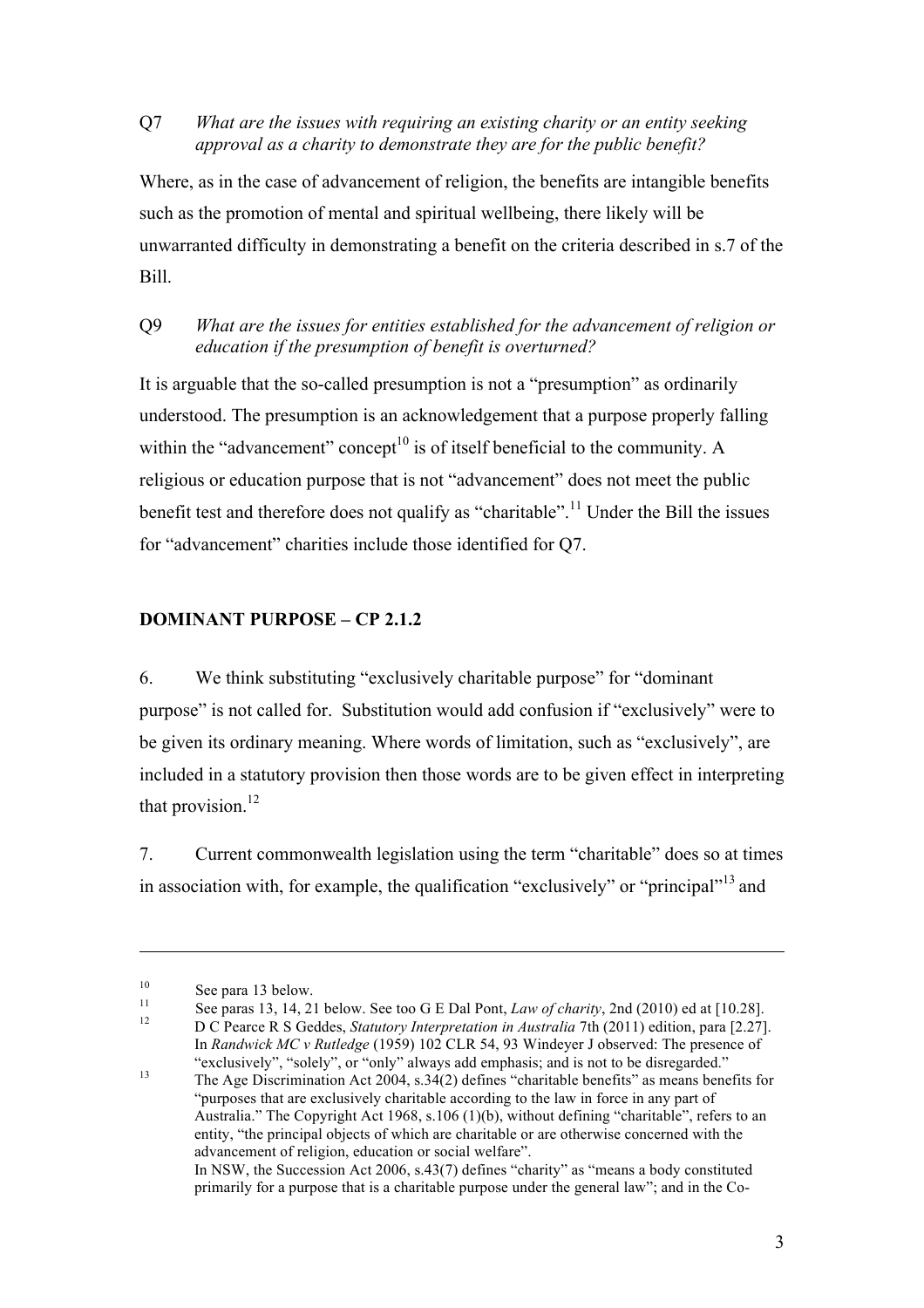Act in respect of which the legislature has not included (presumably, deliberately) that sometimes without any qualification.<sup>14</sup> Pursuant to s.4(1) of the Bill, the core definition (which is subject to  $s.6(1)$ ) applies to all other Acts. Adding an "exclusive" qualification in s.6(1)would necessarily impact on a statutory provision in some other qualification.

 consistent with the principle that a purpose which is otherwise charitable is not or are in aid of, are ancillary or incidental to, the charitable purposes. This is 8. The current "dominant purpose" requirement in s.4(1)(b) of the Bill is excluded as a "charitable purpose" by reason of activities which further, are in aid of, incidental or ancillary to that purpose. And further, s.6 of the Bill defines "dominant purpose" to admit only those non-charitable purposes which are purposes that further consistent with the High Court's recent observation that, at law, the relevant enquiry is whether the entity's "main or predominant or dominant objects, as distinct from its concomitant or incidental or ancillary objects, are charitable".15

 9. In examining the entity's objects (or in other words, "purposes"), it is necessary to see whether its main or predominant or dominant objects, as distinct from its concomitant or incidental or ancillary objects, are charitable.

 $10.$  activities that do not further or are not in aid of its dominant purpose. This being the "exclusively" enhancement is, strictly, unnecessary. Even if an entity's purposes are otherwise a "dominant purpose" as defined in s.6 of the Bill, by force of  $s.4(1)(c)$  it cannot be a charitable entity if it engages in case it seems the Bill meets the concern, identified in CP paragraph 54, and the

philanthropic or patriotic purpose". operatives Act 1992, s.281(1), "The expression "charitable purpose" includes any benevolent,

 $14$  1997, s.50-5 items 1.1 and 1.5, and s.50-100 refer simply to "charitable purposes" or The International Criminal Court Act 2002, Schedule 1, the Income Tax Assessment Act "charitable institution".<br>Commissioner of Taxation v Word Investments Ltd (2008) 236 CLR 204 at [17]; *Aid/Watch* 

<sup>15</sup> *Inc* 241 CLR 539 at [67].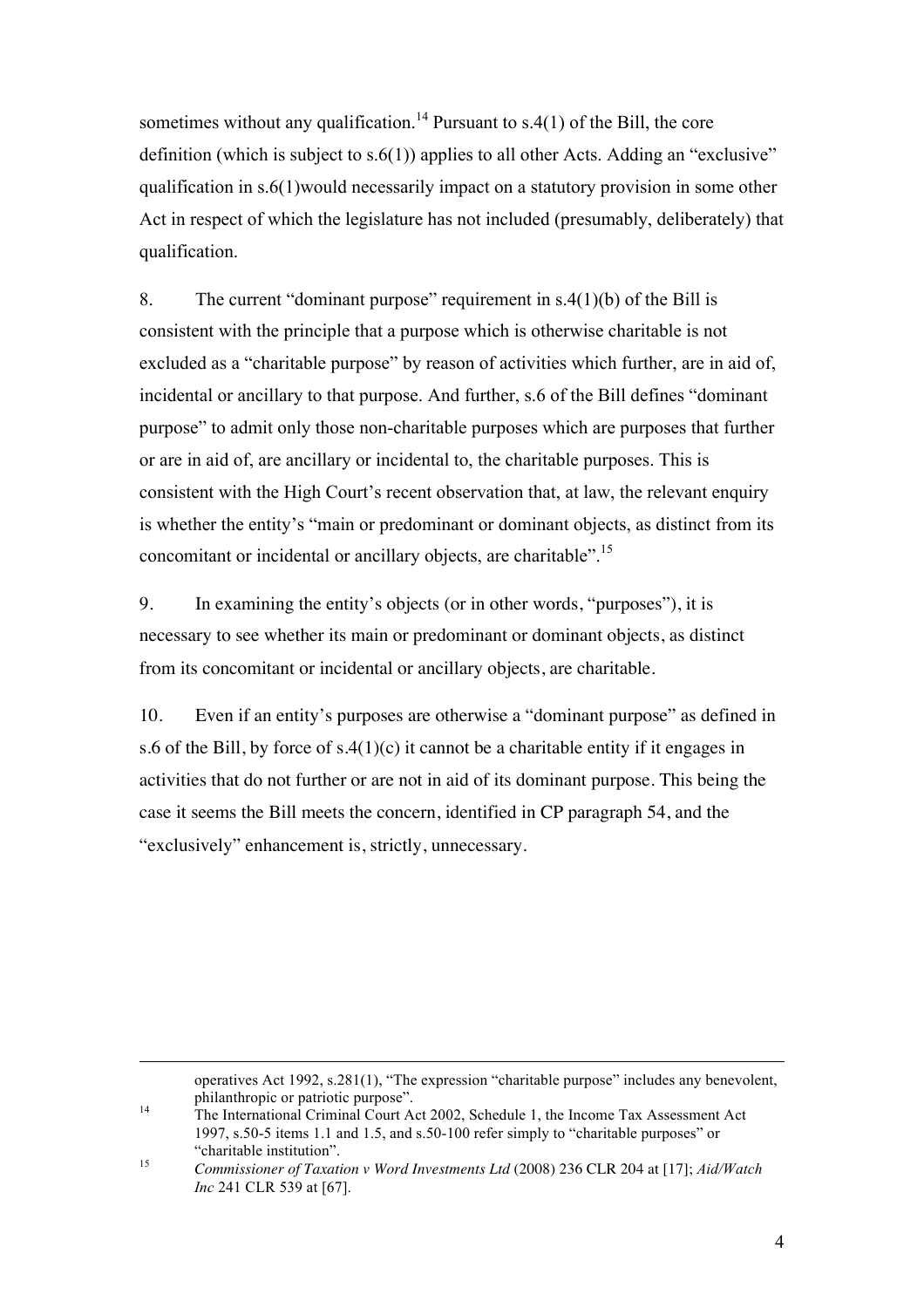#### **FOR THE PUBLIC BENEFIT – CP 2.1.3**

### **Benefit; Presumption of benefit; Charitable religious organizations**

 purpose cannot be a charitable purpose in the absence of the public benefit element. 11. Save for the exception of the "poor relations" cases, effectively "charitable purpose" and "public benefit" are not independent and disconnected concepts; a

is not excused from meeting this criterion of legal charity<sup>20</sup> if it is to qualify as made 12. It is trite that public benefit is a critical element of the legal concept of "charity".<sup>16</sup> "Charitable" purposes, in the technical legal sense, are public purposes.<sup>17</sup> This is sometimes stated in the proposition that charity must benefit the community or a section of the community;<sup>18</sup> the requirement of public benefit is that there must be a *benefit* which benefit must be a *public* benefit<sup>19</sup> - a trust or gift for religious purposes for a charitable purpose.

concept of public benefit.<sup>22</sup> To advance religion, in the "advancement of religion" or missionary. 23 13. Not all religious purposes are charitable purposes.<sup>21</sup> But at common law "advancement of religion" *is* a charitable purpose. The word "advancement" in the phrase "advancement of religion" (and "advancement of education") connotes the sense, means to promote spiritual teaching in a wide sense, to spread its message, or to take positive steps to sustain and increase religious belief in ways that are pastoral

14. Case law establishes that for purposes within the first three Pemsel classifications of charity the court will assume the purpose to be for the benefit of the

 $\overline{a}$  $17$ <sup>16</sup> Dal Pont at [8.23]; *Verge v Somerville* [1924] AC 496 (PC) at 499 per Lord Wrenbury; *Re*  Compton [1945] 1 Ch 123, 129 per Lord Greene MR.<br>Latimer v CIR (NZ) [2004] 1 WLR 1466 (PC) at [37] per Lord Millett.<br>Oppenheim v Tobacco Securities Trust Co Ltd [1951] AC 297, 305 per Lord Simonds; Hubert

<sup>18</sup> 

Picarda, *The Law and Practice relating to Charities*, 4th (2010) ed at 29; Dal Pont at [3.31]. 19

<sup>20</sup> 

 $21$ See e.g., Gilmour v. Coats [1949] AC 426. Picarda at 29, Dal Pont at [3.2], [3.4]ff, [3.37]ff.<br>Gilmour v. Coats [1949] AC 426; Joyce v Ashfield MC [1975] 1 NSWLR 744, 752.<br>Gilmour v Coats [1949] AC 426 at 449.5; Radmanovic

at [180].<br>*National Deposit Friendly Society Trustees v Skegness Urban District Council* [1959] AC 293

 $22\,$ HL at 322 per Lord Denning. Dal Pont at [20.27].  $23$ 

 *Free & Accepted Masons of England v Holborn Borough Council* [1957] 3 All ER 281, 285;  *Presbyterian Church (New South Wales) Property Trust v Ryde Municipal Council* [1978] 2 NSWLR 387 CA at 407; *National Deposit Friendly Society Trustees v Skegness UDC* [1959] Keren Kayemeth Le Jisroel Ltd v IRC [1931] 2 KB 465, 477; *United Grand Lodge of Ancient* AC 293, 322.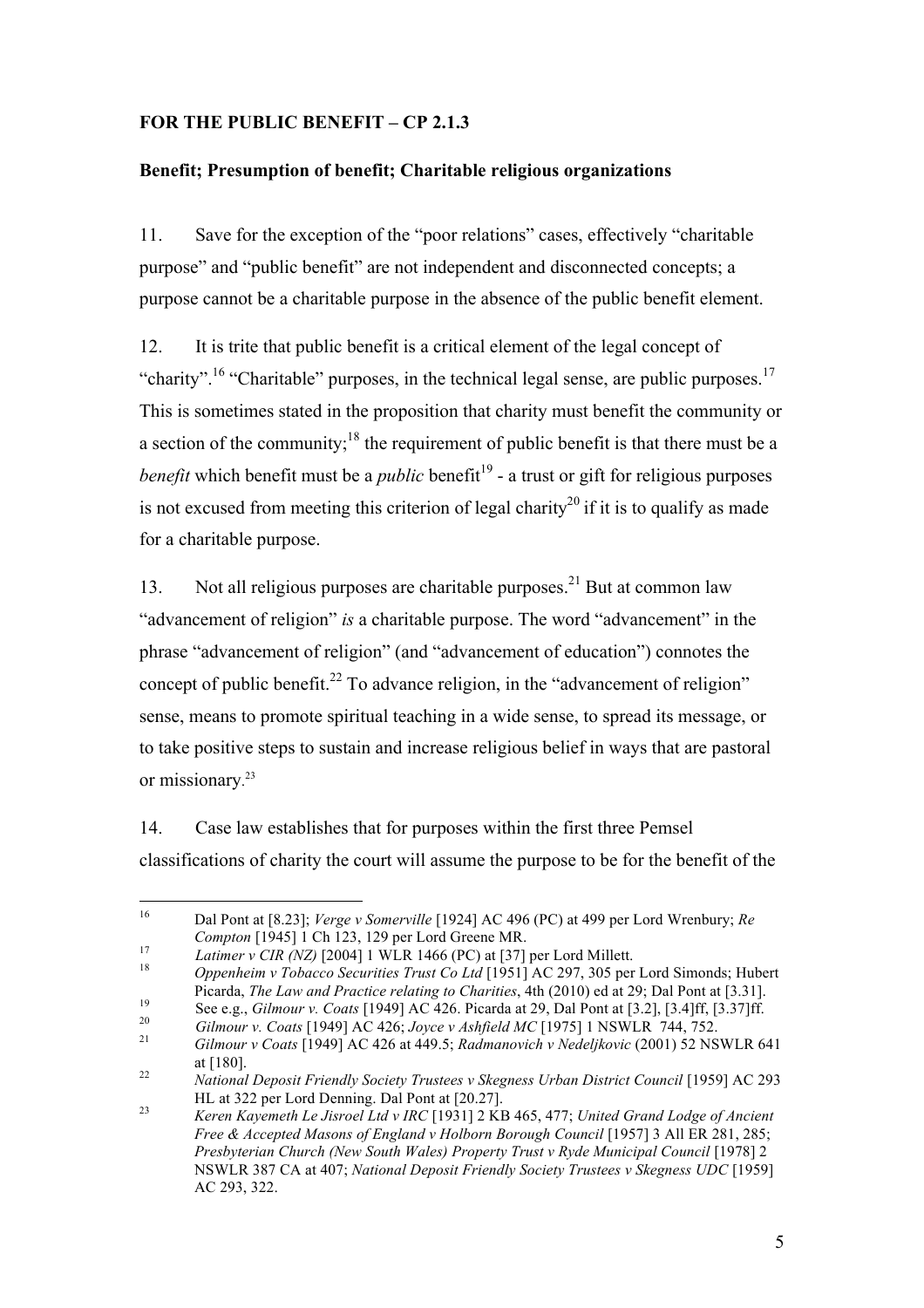words, if the purpose is within one of the first three Pemsel classifications, "the court community, and therefore charitable unless the contrary is shown<sup>24</sup> - or in other will easily conclude that it is a charitable purpose".<sup>25</sup>

Picarda<sup>26</sup> is apposite-15. In relation to the "presumption" of benefit to the community for purposes that fall within the first three Pemsel classifications, the following commentary in

 "**The mythical presumption** - The text books on the law of evidence made no generated a huge body of case law enunciating what is charitable." (Emphasis mention of a presumption of public benefit in relation to charities. The history of the matter corroborates the absence of any presumption that requires such textbook coverage. *Public benefit was so inherent and embedded in the concept of charity in the statute of 1601 that its presence hardly needed to be articulated. It was the key to the statute. The twin themes of relief of poverty and public utility were plain to behold in the designated purposes set out in the preamble.* Public utility was perceived in municipal betterments for the improvement of divers communities, bridges, harbours streets and other public works and of course in education and learning. *This was not a matter of some kind of artificial presumption. It was a self-evident accepted truth* that added.)

16. Lord Macnaghten, in the well-known passage from *Pemsel*27, said "charity" in its legal sense "comprises four principal divisions", which his Lordship recited as:

"trusts for the relief of poverty, trusts for the advancement of education, trusts for the advancement of religion, and trusts for other purposes beneficial to the community not falling under any of the preceding heads".

 This is properly explicable, in relation to religious purposes, on the basis satisfaction of the "beneficial to the community" requirement is inherent in the "advancement" In this passage the "beneficial to the community" qualification is expressed solely in respect to "trusts for other purposes not falling under any of the preceding heads". concept.

17. The purposes of a contemplative order were in *Gilmour v Coats<sup>28</sup>* held not charitable*.* It seems that decision does not represent the law in Australia in regard to

 $\overline{a}$ 573 per Powers J: Re Lambert [1967] SASR 19, 24. <sup>24</sup> *National Anti-Vivisection Society* [1948] AC at 42, 65; *Nelan v Downes* (1917) 23 CLR 546,

<sup>25</sup> *National Anti-Vivisection Society* [1948] AC at 65.<br>At p.39B. [1891] AC 531, 583. [1949] AC 426.

<sup>26</sup> 

<sup>27</sup> 

<sup>28</sup>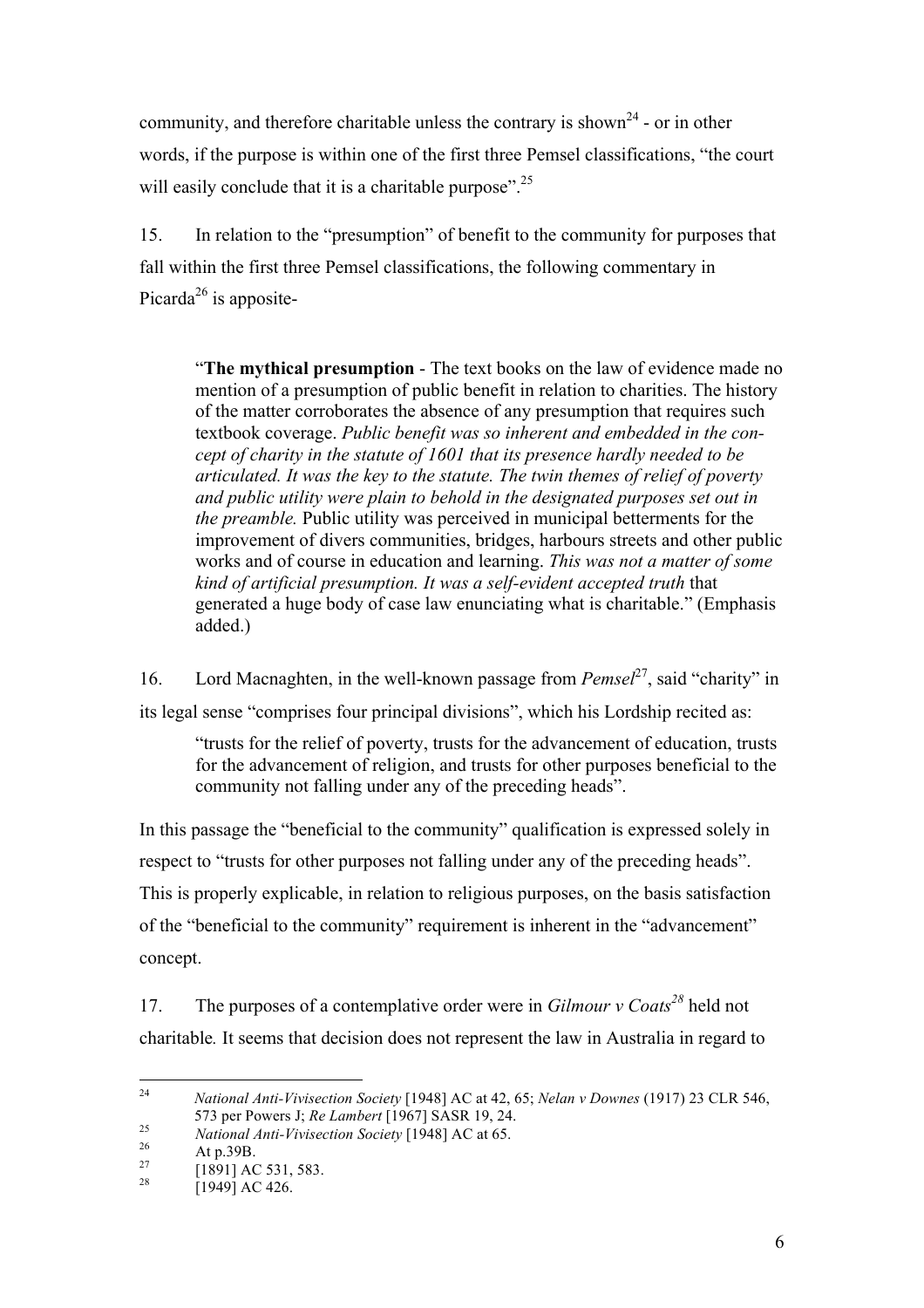gifts to contemplative religious orders.29 Gobbo J in *Crowther v Brophy30* said it may be that "the success of intercessory prayer" (the public benefit test recited in *Gilmour v Coats*) is an inappropriate test, and that the enhancement in the life, both religious and otherwise, of those who found comfort and peace of mind in their resort to intercessory prayer was a more appropriate consideration to adopt.<sup>31</sup>

#### **Public benefit in "advancement of religion"**

 18. As to "benefit" in religious purposes that are otherwise charitable, Lord matter what religion, is capable of benefiting the public generally or a section of it". Simonds said, in *Gilmour v Coats<sup>32</sup>*, "The law may assume, without inconsistency, that all intercessory prayer for spiritual benefits, offered by devout persons of no In the same case Lord Reid said, "A religion can be regarded as beneficial without it being necessary to assume that all its beliefs are true and a religious service can be regarded as beneficial to all those who attend it without it being necessary to determine the spiritual efficacy of that service or to accept any particular belief about it."<sup>33</sup>

19. Cross J in *Neville Estates Ltd v Madden<sup>34</sup>*thought the court entitled to assume that some benefit accrues to the public from the attendance at places of worship of persons who live in this world and mix with their fellow citizens.<sup>35</sup>

20. Slade J noted in *McGovern v AG*<sup>36</sup> that in some cases a purpose may be so manifestly beneficial to the public that it would be absurd to call evidence on this point.

<sup>29</sup> 750-751 per Reynolds JA. See *Crowther v Brophy* [1992] 2 VR 97, 100 and *Joyce v Ashfield MC* [1975] 1 NSWLR 744,

<sup>&</sup>quot;charitable": [1992] 2 VR at 100.<br>[1949] AC at 453. <sup>30</sup> [1992] 2 VR 97, 100.<br><sup>31</sup> Gobo J cited Australian decisions which recognize that the contemplative life may convey sufficient elements of public benefit to make assistance for the pursuit of such life

 $35$  even so to them" - see Gospel of Matthew 7:12, New Testament, King James Version; see too Appendix II of H. R. Sorensen & A.K. Thompson, "The Advancement of Religion is Still a Valid Charitable Object in 2001" (Centre for Philanthropy and Non-Profit Studies, Queensland University of Technology, 2000, Working Paper No. CPNS13) which provides a list of world religions, including Confucianism, Hinduism, Judaism, Buddhism, Islam, Zoroastrianism, Bahai, Jainism and Sikhism which hold a similar belief.<br><sup>36</sup> [1982] 1 Ch 321, 333-4. <sup>32</sup> [1949] AC at 453.<br>  $\begin{array}{l} [1949] \text{ AC at } 459. \ [1962] \text{ 1 Ch } 832, 853. \end{array}$  It would appear to be the case that all world religions promote as dogma some equivalent to the "Golden Rule" for Christians: "whatsoever ye would that men should do to you, do ye

<sup>36</sup>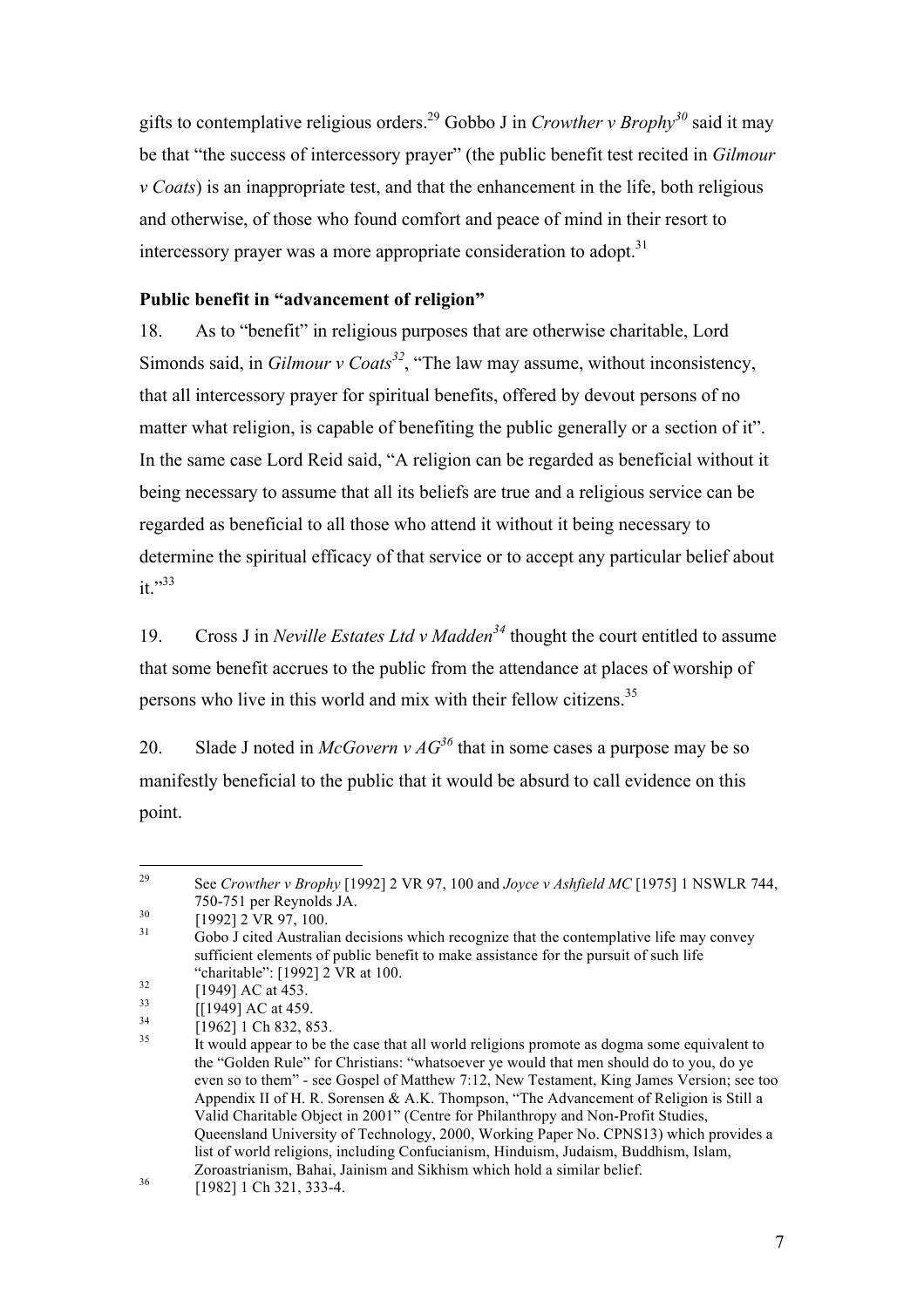21. The public benefit requirement is not satisfied if the purpose is unlawful or contrary to public policy, notwithstanding it is otherwise a charitable purpose.<sup>37</sup> It follows that a religious purpose that is unlawful or contrary to public policy does not qualify as "advancement of religion". If the purpose has elements of harm or detriment as well as public benefit and the former are found by the court to outweigh the latter, then a purpose that would otherwise be charitable, is not.<sup>38</sup>

22. In an Address entitled "The Relevance of Religion",39 which briefly examines the nexus between religion, morality, and law, the then Chief Justice of the High Court of Australia, The Honourable Murray Gleeson, expressed these views-

"…. Our community prides itself on being multicultural. Multiculturalism necessarily involves a multiplicity of values, including religious and moral values. We do not equate religion with morality. Many people have strong moral values without basing those values on religious doctrine….

The influence of religion on various aspects of civil and criminal law is indirect, and largely by way of the influence of religion on morality.

… This brings me to the point I want to make about the continuing public importance of religion. Lord Devlin contended that "no society has yet solved the problem of how to teach morality without religion".

…. There can be morality without religion; just as there can be religion without true morality. But having an individual and personal conviction is not the only thing that is important. It is the general acceptance of values that sustains the law, and social behaviour; not private conscience. Whether the idea is expressed in terms of teaching, or communication, there has to be a method of getting from the level of individual belief to the level of community values. Religion is one method of bridging that gap….

This aspect of the contribution of religion to society, and to the law, is often overlooked or underestimated."

23. It would seem open to conclude as self-evident, that activities comprising "advancement of religion" encompass or involve a benefit to the community at large.

…

 $\frac{38}{39}$ Dal Pont [3.38].<br>Dal Pont [3.43]. (2001) 75 ALJ 93.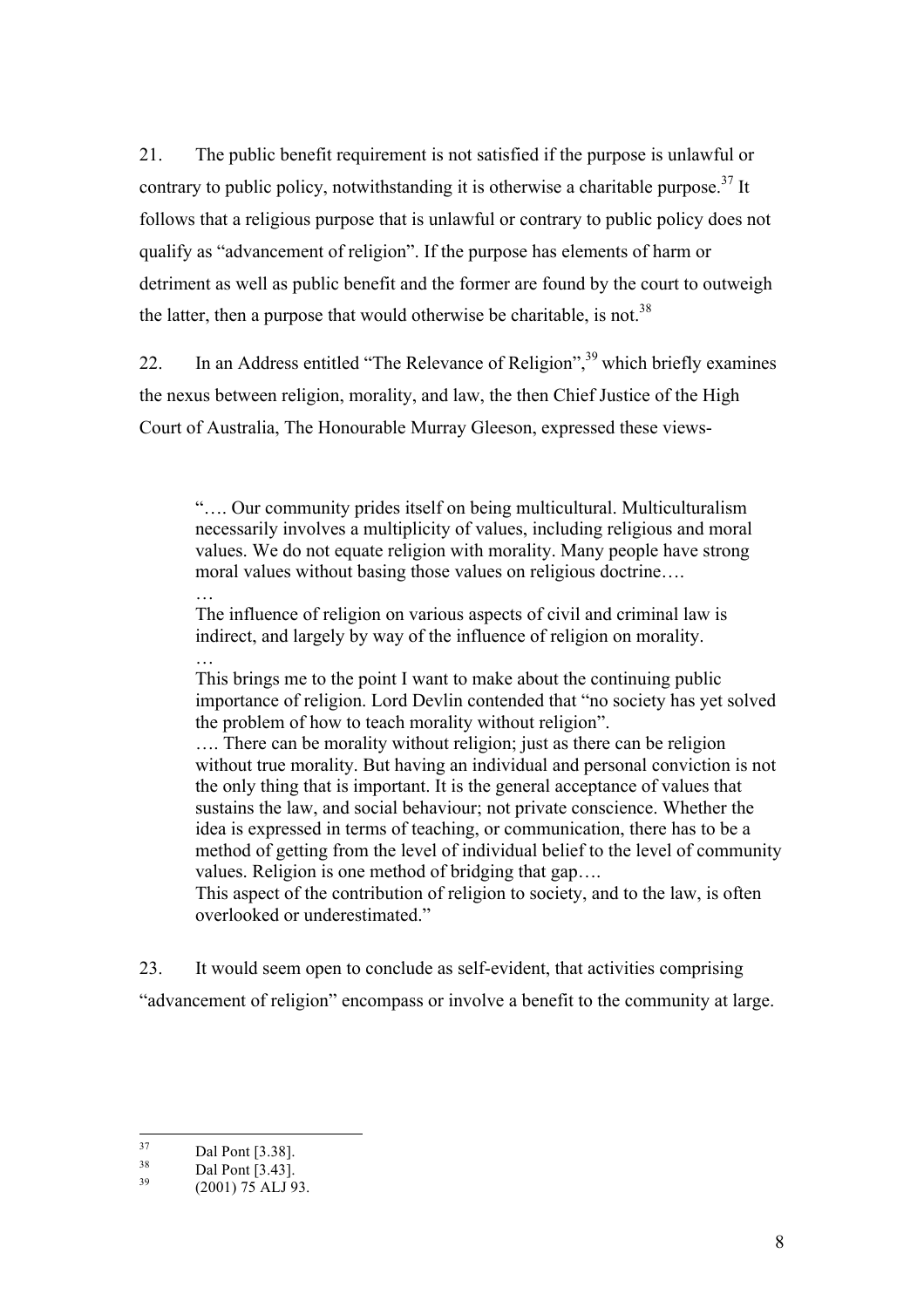#### **Charities Bill 2003 – exclusions, public benefit and religious societies**

24. The Bill, by  $s.4(1)(d)$ , excludes from being a charitable entity an entity which has a "disqualifying purpose" as defined in s.8; pursuant to s.8(1) "engaging in activities that are unlawful" is a "disqualifying purpose". Under the common law an entity's unlawful purposes disqualify it from being a "charitable" entity by denying that the entity's purposes satisfy the public benefit requirement.<sup>40</sup>

25. Pursuant to s.4(1) of the Bill an entity does not qualify as charitable except it is an entity that-

(e) does not engage in, and has not engaged in, conduct (or an omission to engage in conduct) that constitutes a serious offence.

The thinking behind this provision confuses purposes and activities. If an entity's purposes are unlawful then the public benefit requirement is not satisfied.<sup>41</sup> Section 4(1)(e) operates to deny charitable status for all time and is therefore manifestly harsh. Even more so given that the unlawful activity of an entity is in fact conduct of an individual or individuals representing the entity, and that a "serious offence" would most likely see the individuals concerned being, in the very least, relieved of their representative status by the entity.

26. The  $s.4(1)(e)$  "fit-and-proper-person" style test should not be part of a core involving offences under the law should be, and is more appropriately, dealt with by definition of "charity" intended to apply to that term in every other Act. Defaults authorities tasked with the administration of those laws.

27. By force of s.10 of the Bill, a reference in any Act to "charitable purpose" is a reference to *inter alia* "the advancement of religion". As previously indicated,<sup>42</sup> according to case law "advancement of religion" is a charitable purpose at law, it being a particular class of purpose that is beneficial to the community.

 28. Pursuant to s.7(1) of the Bill a purpose is for the "public benefit" if and only if:

- "(a) it is aimed at achieving a universal or common good; and
- (b) it has practical utility; and

<sup>&</sup>lt;sup>40</sup> See para 21 above.<br><sup>41</sup> See para 21 above.<br>See para 13 above.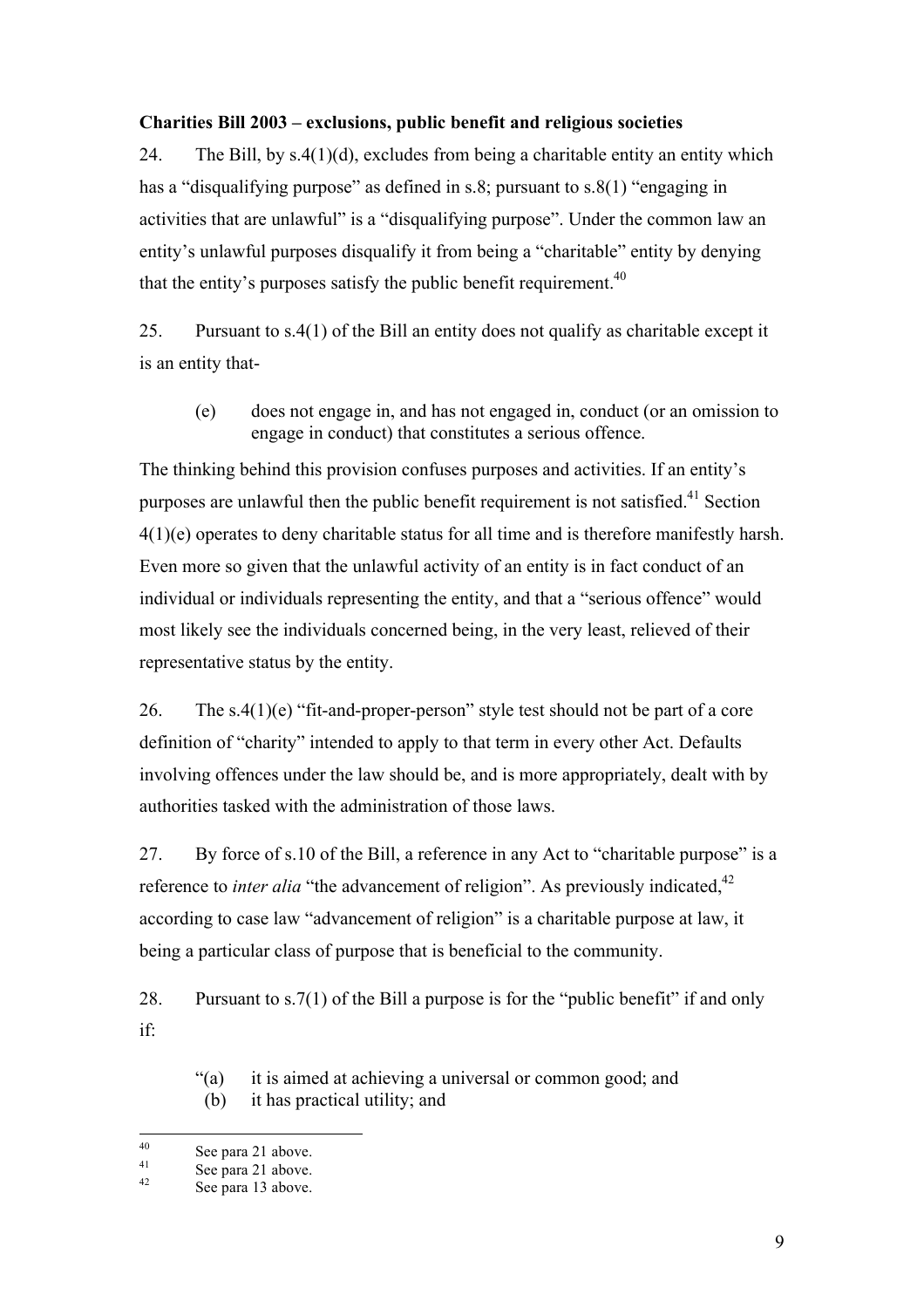(c) it is directed to the benefit of the general community or to a sufficient section of the general community."

 On its terms s.7 does not appear to allow, unlike the common law on charities, that a public benefit may "benefit" directly or indirectly;<sup>43</sup> or that the public benefit requirement allows that different standards may apply to different categories of charity - it does not follow that a section of the public sufficient to support a valid charity in one category must as a matter of law be sufficient to support a trust in any other category.44 The following is an example of the latter: "There might well be a valid trust for the promotion of religion benefiting a very small class. It would not at all follow that a recreation ground for the exclusive use of the same class would be a valid charity, though it is clear … that a recreation ground for the public is a charitable purpose."<sup>45</sup>

#### **Section 7(1)(a) and (b)**

29. In  $s.7(1)(a)$  the term, "a universal or common good" (the meaning of which is community". It is, perhaps, more nebulous in its scope than "beneficial to the community", which has, at least, the advantage of a case law history of its application. activity) cannot have, in the sense of conferring a benefit, a "practical utility" not defined and therefore at large) may not have the flexibility of "beneficial to the Section 7(1)(b) is also problematic. Apart from the fact that a "purpose" (unlike an whatever that may intend. It is not clear from the terms of the Bill whether or not "a universal or common good" and "practical utility" are limited to tangible benefits. If they do not include an intangible such as spiritual benefits, a sense of well-being, then activities that constitute "advancement of religion" may not satisfy s.7. If those terms are intended to include intangibles then, to remove doubt, this should be expressly provided for in the legislation.

 demonstrating the benefit on the s.7 criteria (taken at face value) may prove a difficult 30. Where ordinarily the benefit is intangible, such as would be the case with advancement of religion and to some extent advancement of education, then

 $43$ 

 NSWLR 744, 752E per Reynolds JA, "In my opinion, it is not correct to attempt to apply principles as to the public element which have been laid down in respect of the other heads of charitable trusts to trusts for the benefit of religion." <sup>43</sup>*Pemsel* [1891] AC at 583; Dal Pont at [3.37]-[3.44]; Picarda at 39B. 44 Picarda 35-36. *IRC v Baddeley* [1955] AC 572, 615; Picarda 38; *Joyce v Ashfield MC* [1975] 1

<sup>45</sup> Baddeley [1955] AC at 615 per Lord Somervell.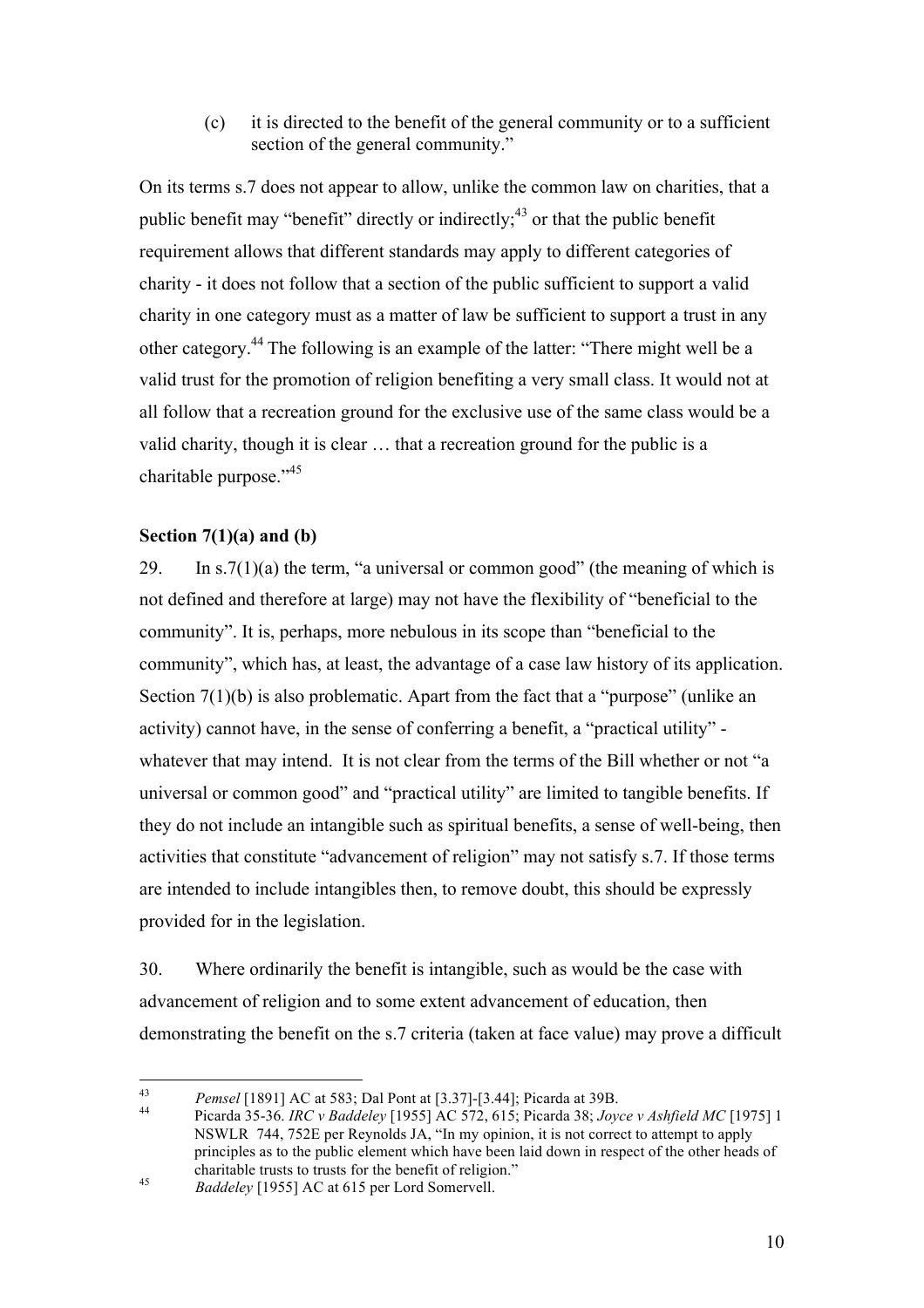matter. It is not clear what s.7 intends as matters that would suffice as "evidence" establishing intangible or indirect benefits and satisfy the requirements of "a universal or common good" and "practical utility". The benefit of religious worship may less easily be established by, in relative terms, a new religious body as opposed to one of significantly longer standing, notwithstanding the nature and goals of the worship are much the same.

#### **Section 7(1)(c)**

 s.7(1)(c) the term "general community" is undefined; *prima facie* "general 31. At common law "community" includes a section of the community. In community" is more limited than "community" as understood in charity law, and to that extent may exclude some religious purposes which under the current law fall within "advancement of religion".

 *Joyce v Ashfield Municipal Council<sup>46</sup>*said- 32. In respect to the public benefit element in connection with a hall used for meetings by the religious sect known as the Exclusive Brethren, Reynolds JA, in

"Even if the ceremonies of the Exclusive Brethren in the hall can be regarded as a temporary withdrawal from the world, those ceremonies are a preparation for the assumption of their place in the world in which they will battle according to their religious views to raise the standards of the world by precept and example. *From the fact that they prepare themselves in private*  nothing can be deduced to deny the conclusion that *these religious ceremonies have the same public value in improving the standards of the believer in the world as any public worship*…. and, *from the fact that their religious ceremonies cannot be classed as public worship, it cannot be deduced that they are not for the public benefit*." (Emphasis added.)

33. Referring to the dissenting judgment of Menzies J in *Thompson v Federal Commissioner of Taxation<sup>47</sup>*, (a case relating to the Exclusive Brethren), Reynolds JA went on to say-

"[Menzies J] pointed out that *members of a religious community of themselves constituted a section of the community for the purposes of the principle that a charitable purpose must have a public element*. In other words, *it is not to the point, where a trust is for the benefit of religion, that such advantages are not available to the public generally*. The same had also been pointed out by Lord

<sup>[1975] 1</sup> NSWLR 744, 751-2.<br>(1959) 102 CLR 315 at 329.

<sup>47</sup>